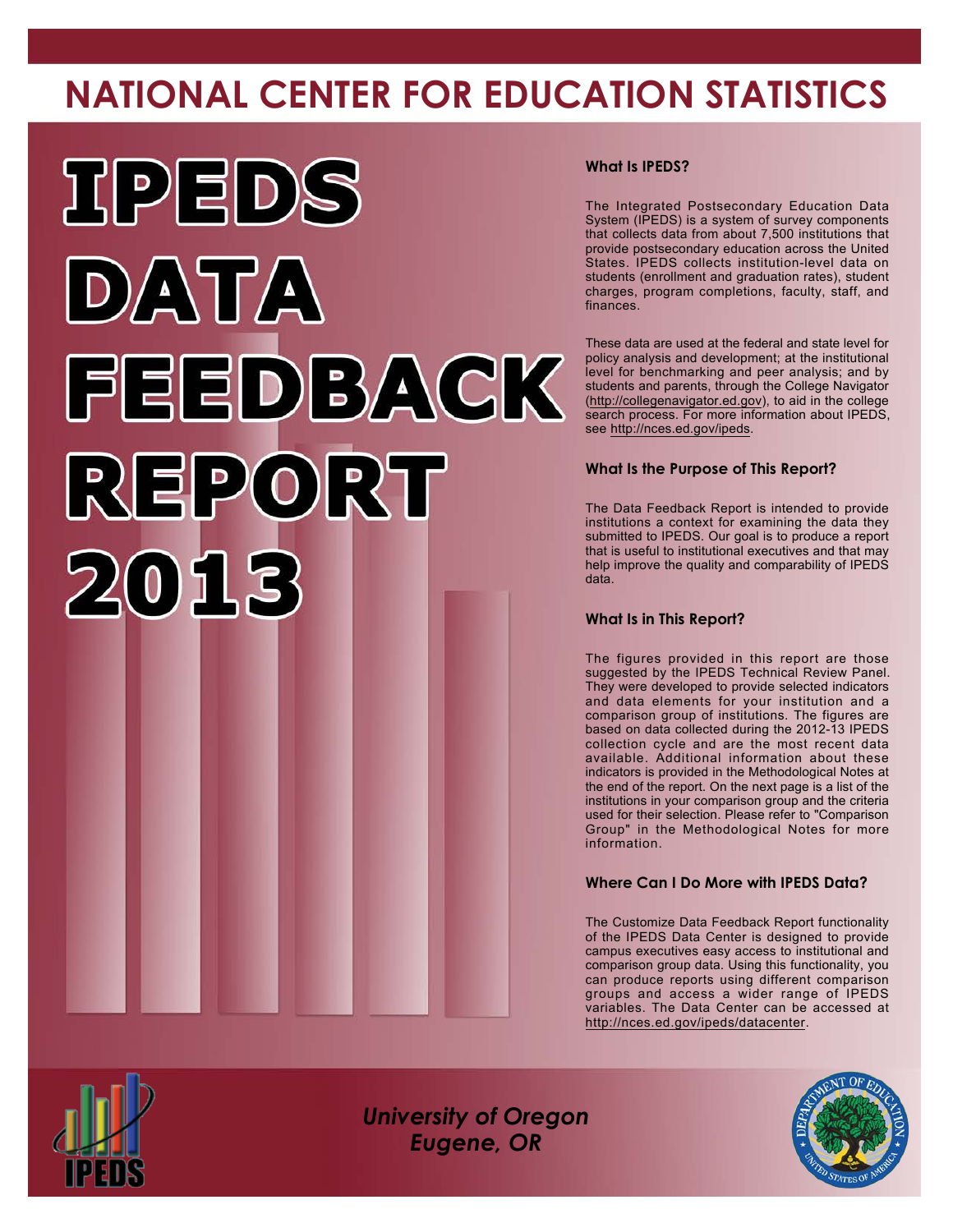# **COMPARISON GROUP**

Comparison group data are included to provide a context for interpreting your institution's statistics. If your institution did not define a Custom Comparison Group for this report by July 15, NCES selected a comparison group for you. (In this case, the characteristics used to define the comparison group appears below.) The Customize DFR functionality on the IPEDS Data Center [\(http://nces.ed.gov/ipeds/datacenter/\)](http://nces.ed.gov/ipeds/datacenter/) can be used to reproduce the figures in this report using different peer groups.

The custom comparison group chosen by University of Oregon includes the following 8 institutions:

Indiana University-Bloomington (Bloomington, IN)

- University of California-Santa Barbara (Santa Barbara, CA)
- University of Colorado Boulder (Boulder, CO)

University of Iowa (Iowa City, IA)

- University of Michigan-Ann Arbor (Ann Arbor, MI)
- University of North Carolina at Chapel Hill (Chapel Hill, NC)
- University of Virginia-Main Campus (Charlottesville, VA)
- University of Washington-Seattle Campus (Seattle, WA)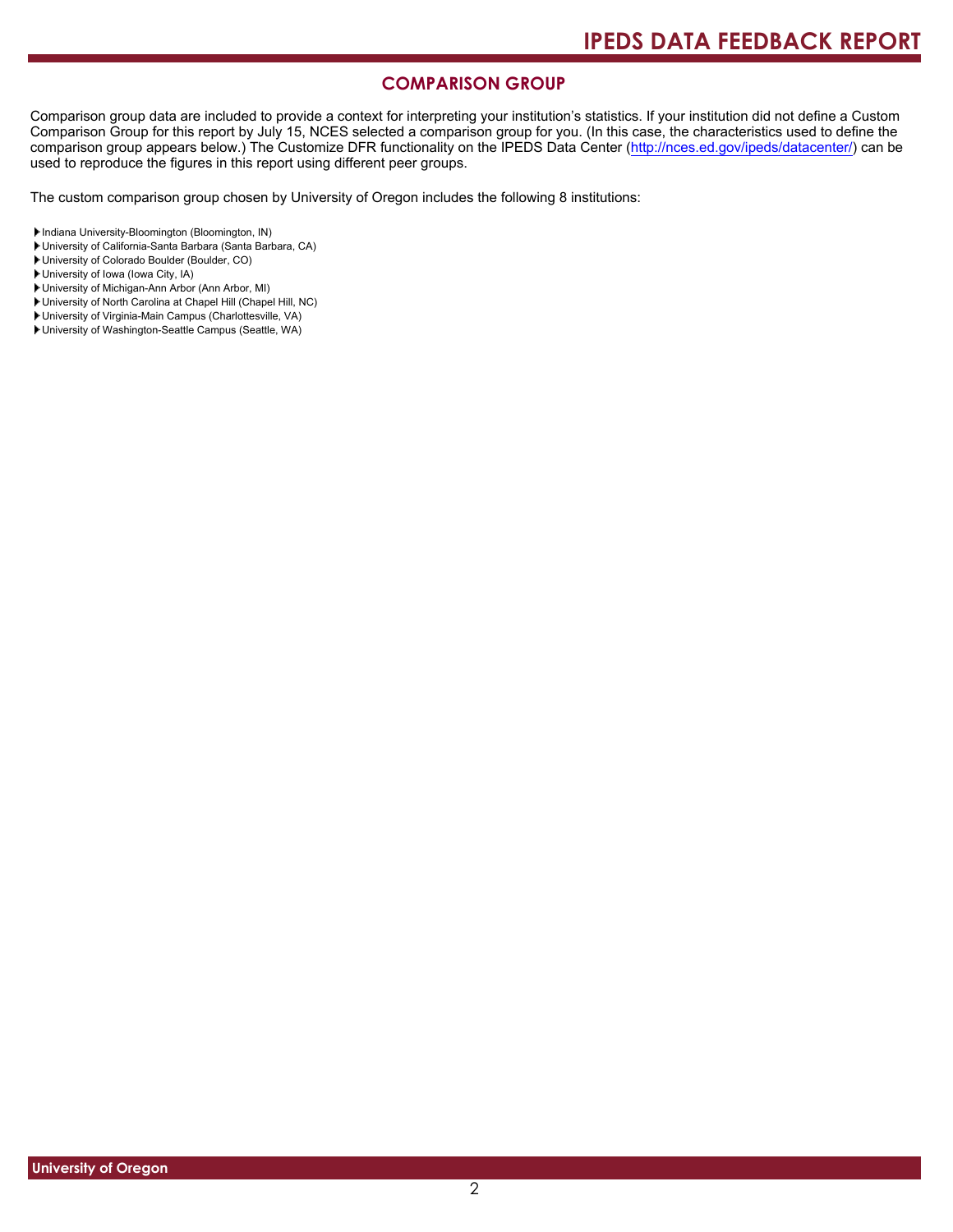#### **Figure 1. Percent of all students enrolled, by race/ethnicity and percent of students who are women: Fall 2012**



NOTE: For more information about disaggregation of data by race and ethnicity, please see the Methodological Notes at the end of this report. Median values for the comparison group will not add to 100 percent. See "Use of Median Values for Comparison Group" in the Methodological Notes at the end of this report for how median values are determined. N is the number of institutions in the comparison group.

SOURCE: U.S. Department of Education, National Center for Education Statistics, Integrated Postsecondary Education Data System (IPEDS): Spring 2013, Fall Enrollment component.

#### **Figure 2. Unduplicated 12-month headcount of all students and of undergraduate students (2011-12), total FTE enrollment (2011-12), and full- and part-time fall enrollment (Fall 2012)**



NOTE: For details on calculating full-time equivalent (FTE) enrollment, see Calculating FTE in the Methodological Notes at the end of this report. Total headcount, FTE, and fulland part-time fall enrollment include both undergraduate and postbaccalaureate students, when applicable. N is the number of institutions in the comparison group. SOURCE: U.S. Department of Education, National Center for Education Statistics, Integrated Postsecondary Education Data System (IPEDS): Fall 2012, 12-month Enrollment component and Spring 2013, Fall Enrollment component.

#### **Figure 3. Number of degrees awarded, by level: 2011-12**



NOTE: For additional information about postbaccalaureate degree levels, see the Methodology Notes. N is the number of institutions in the comparison group. SOURCE: U.S. Department of Education, National Center for Education Statistics, Integrated Postsecondary Education Data System (IPEDS): Fall 2012, Completions component.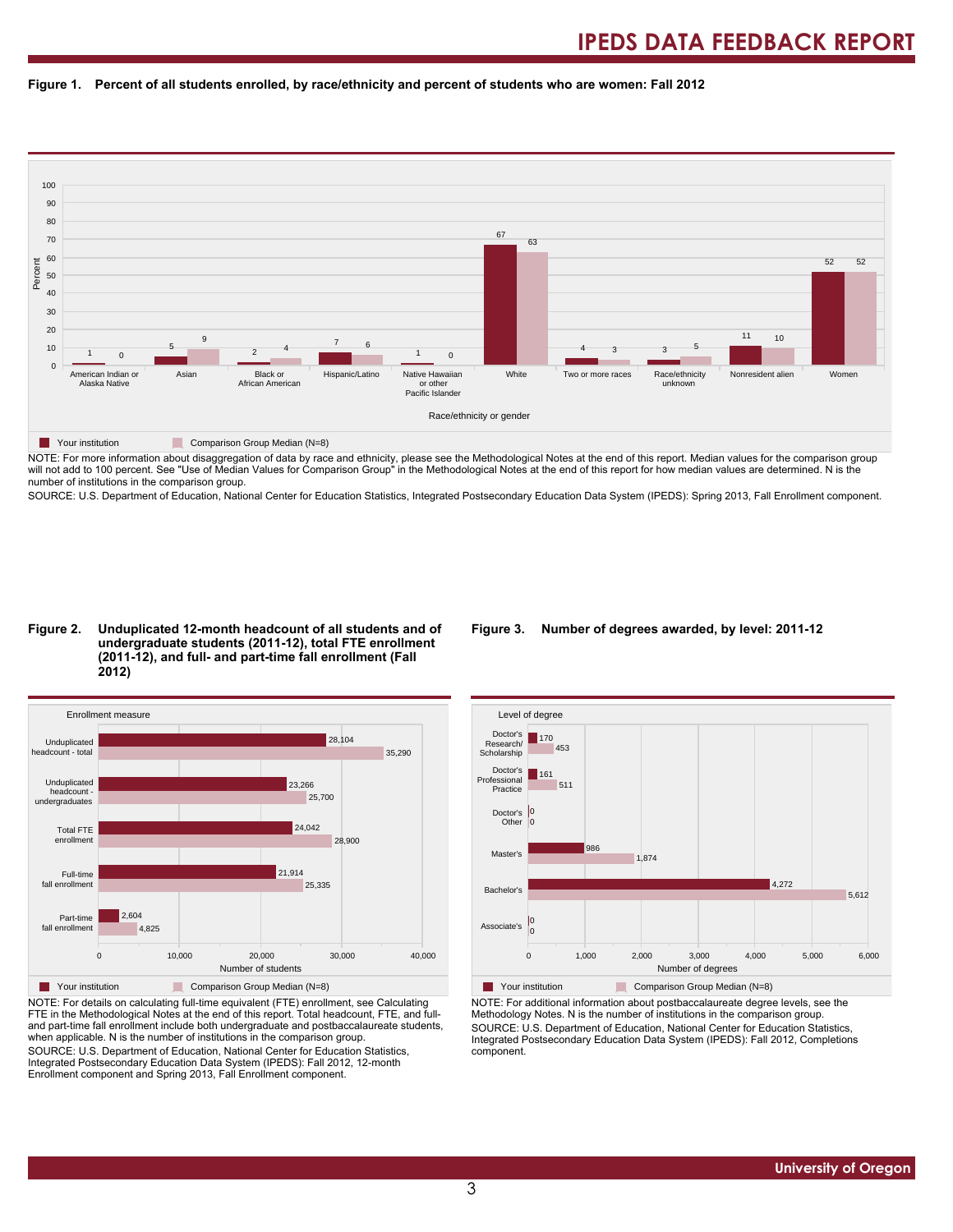**Figure 4. Academic year tuition and required fees for full-time, first-time, degree/certificate-seeking undergraduates: 2009-10--2012-13**



NOTE: The tuition and required fees shown here are the lowest reported from the categories of in-district, in-state, and out-of-state. N is the number of institutions in the comparison group.

SOURCE: U.S. Department of Education, National Center for Education Statistics, Integrated Postsecondary Education Data System (IPEDS): Fall 2012, Institutional Characteristics component.





NOTE: Average net price is for full-time, first-time, degree/certificate-seeking undergraduate students and is generated by subtracting the average amount of federal, state/local government, and institutional grant and scholarship aid from the total cost of attendance. For public institutions, this includes only students who paid the in-state or indistrict tuition rate. Total cost of attendance is the sum of published tuition and required fees, books and supplies, and the average room and board and other expenses. For more information, see the Methodological Notes at the end of this report. N is the number of institutions in the comparison group.

SOURCE: U.S. Department of Education, National Center for Education Statistics, Integrated Postsecondary Education Data System (IPEDS): Fall 2012, Institutional Characteristics component; Winter 2012-13, Student Financial Aid component.

**Figure 6. Percent of full-time, first-time degree/certificate-seeking undergraduate students who received grant or scholarship aid from the federal government, state/local government, or the institution, or loans, by type of aid: 2011-12**



NOTE: Any grant aid above includes grant or scholarship aid from the federal government, state/local government, or the institution. Federal grants includes Pell grants and other federal grants. Any loans includes federal loans and other loans to students. For details on how students are counted for financial aid reporting, see Cohort Determination in the Methodological Notes at the end of this report. N is the number of institutions in the comparison group.

SOURCE: U.S. Department of Education, National Center for Education Statistics, Integrated Postsecondary Education Data System (IPEDS): Winter 2012-13, Student Financial Aid component.

#### **Figure 7. Average amounts of grant or scholarship aid from the federal government, state/local government, or the institution, or loans received, by full-time, first-time degree/certificate-seeking undergraduate students, by type of aid: 2011-12**



NOTE: Any grant aid above includes grant or scholarship aid from the federal government, state/local government, or the institution. Federal grants includes Pell grants and other federal grants. Any loans includes federal loans and other loans to students. Average amounts of aid were calculated by dividing the total aid awarded by the total number of recipients in each institution. N is the number of institutions in the comparison group. SOURCE: U.S. Department of Education, National Center for Education Statistics, Integrated Postsecondary Education Data System (IPEDS): Winter 2012-13, Student Financial Aid component.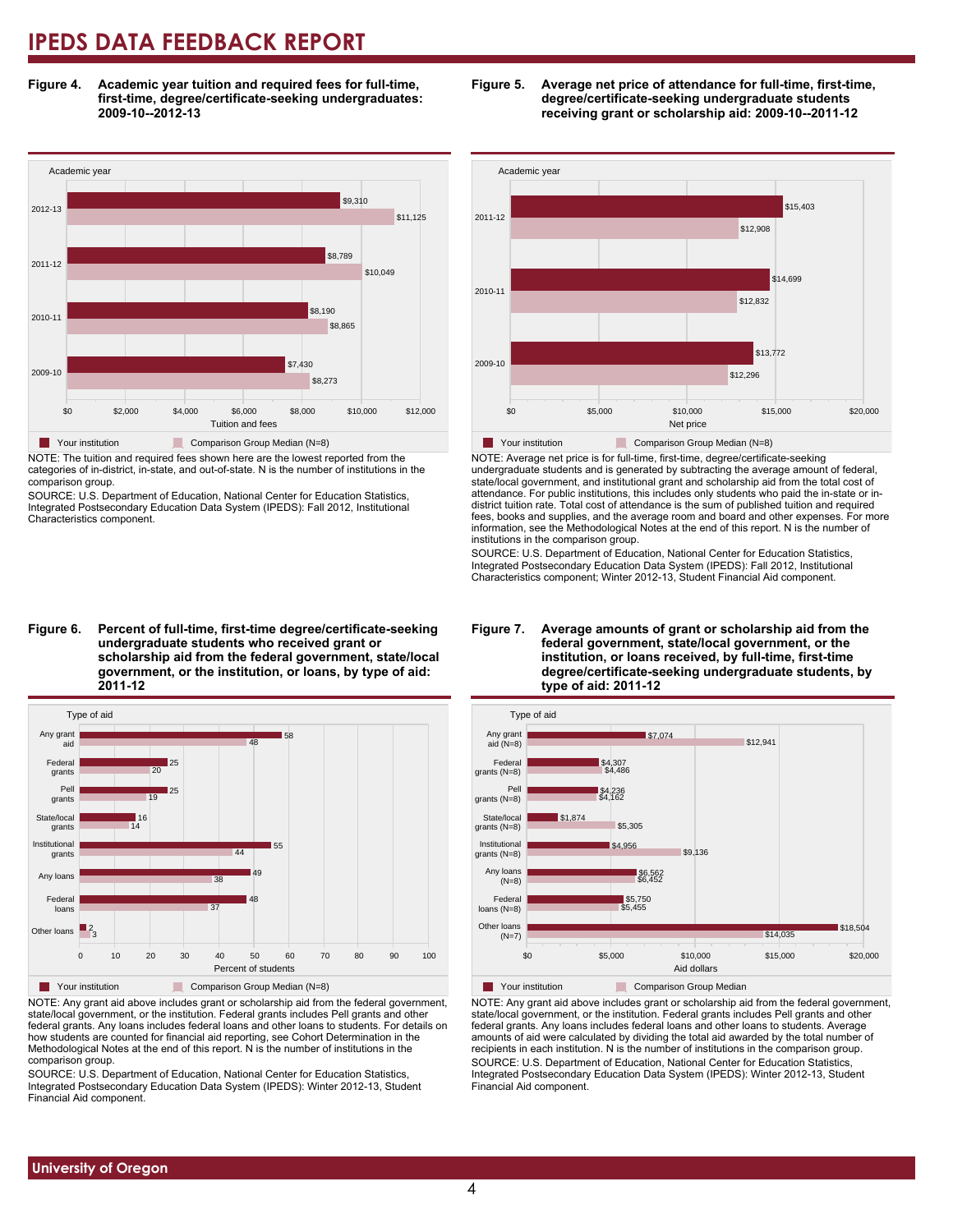**Figure 8. Percent of all undergraduates receiving aid by type of aid: 2011-12**

**Figure 9. Average amount of aid received by all undergraduates, by type of aid: 2011-12**



NOTE: Any grant aid above includes grant or scholarship aid from the federal government, state/local government, the institution, or other sources. Federal loans includes only federal loans to students. N is the number of institutions in the comparison group. SOURCE: U.S. Department of Education, National Center for Education Statistics, Integrated Postsecondary Education Data System (IPEDS): Winter 2012-13, Student Financial Aid component.



NOTE: Any grant aid above includes grant or scholarship aid from the federal government, state/local government, the institution, or other sources. Federal loans includes federal loans to students. Average amounts of aid were calculated by dividing the total aid awarded by the total number of recipients in each institution. N is the number of institutions in the comparison group.

SOURCE: U.S. Department of Education, National Center for Education Statistics, Integrated Postsecondary Education Data System (IPEDS): Winter 2012-13, Student Financial Aid component.

#### **Figure 10. Graduation rate and transfer-out rate (2006 cohort); graduation rate cohort as a percent of total entering students and retention rates of first-time students (Fall 2012)**



NOTE: Graduation rate cohort includes all full-time, first-time, degree/certificate-seeking undergraduate students. Entering class includes all students coming to the institution for the first time. Only institutions with a mission to prepare students to transfer are required to report transfers out. Graduation and transfer-out rates are the Student Right-to-Know rates. Retention rates are measured from the fall of first enrollment to the following fall. 4 yr institutions report retention rates for students seeking a bachelor's degree. Median values for the comparison group will not add to 100 percent. N is the number of institutions in the comparison group.

SOURCE: U.S. Department of Education, National Center for Education Statistics, Integrated Postsecondary Education Data System (IPEDS): Spring 2013, Graduation Rates component and Fall Enrollment component.

#### **Figure 11. Bachelor's degree graduation rates of full-time, first-time, degree/certificate-seeking undergraduates within 4 years, 6 years, and 8 years: 2004 cohort**



NOTE: The 6-year graduation rate is the Student Right-to-Know (SRK) rate; the 4- and 8 year rates are calculated using the same methodology. For more information see the Methodological Notes at the end of the report. N is the number of institutions in the comparison group.

SOURCE: U.S. Department of Education, National Center for Education Statistics, Integrated Postsecondary Education Data System (IPEDS): Spring 2013, 200% Graduation Rates component.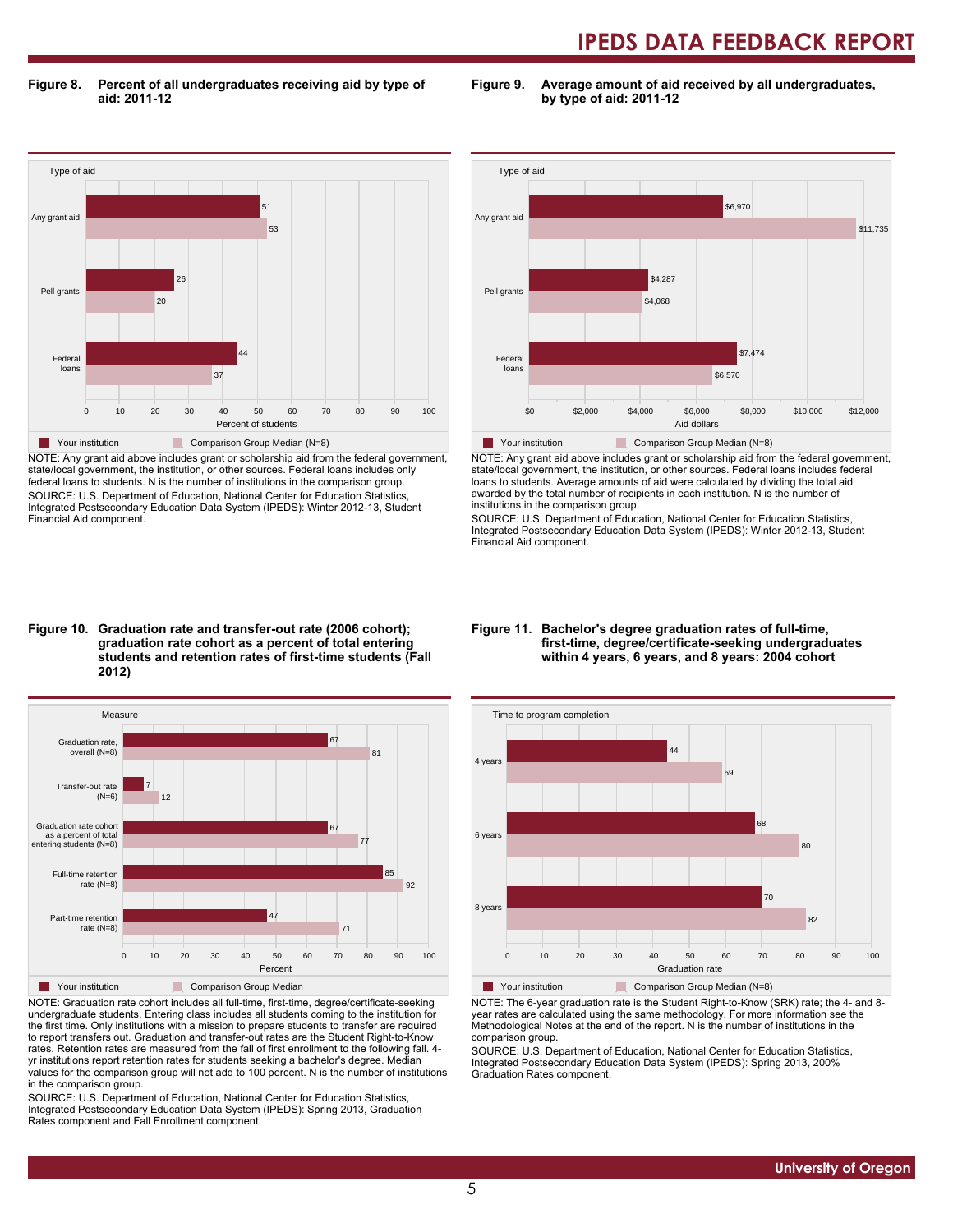**Figure 12. Full-time equivalent staff, by occupational category: Fall 2012**



NOTE: Graduate assistants are not included in this figure. For information on the calculation of FTE of staff, see the Methodological Notes. N is the number of institutions in the comparison group.

SOURCE: U.S. Department of Education, National Center for Education Statistics, Integrated Postsecondary Education Data System (IPEDS): Winter 2012-13, Human Resources component.





NOTE: Average salaries of full-time instructional non-medical staff equated to 9-month contracts was calculated by multiplying the average monthly salary by 9. The average monthly salary was calculated by dividing the total salary outlays by the total number of months covered by staff on 9, 10, 11 and 12-month contracts.

SOURCE: U.S. Department of Education, National Center for Education Statistics, Integrated Postsecondary Education Data System (IPEDS): Winter 2012-13, Human Resources component.

#### **Figure 14. Percent distribution of core revenues, by source: Fiscal year 2012**



NOTE: The comparison group median is based on those members of the comparison group that report finance data using the same accounting standards as the comparison institution. For a detailed definition of core revenues, see the Methodological Notes. N is the number of institutions in the comparison group.

SOURCE: U.S. Department of Education, National Center for Education Statistics, Integrated Postsecondary Education Data System (IPEDS): Spring 2013, Finance component.

#### **Figure 15. Core expenses per FTE enrollment, by function: Fiscal year 2012**



NOTE: Expenses per full-time equivalent (FTE) enrollment, particularly instruction, may be inflated because finance data includes all core expenses while FTE reflects credit activity only. For details on calculating FTE enrollment and a detailed definition of core expenses, see the Methodological Notes. N is the number of institutions in the comparison group. SOURCE: U.S. Department of Education, National Center for Education Statistics, Integrated Postsecondary Education Data System (IPEDS): Fall 2012, 12-month Enrollment component and Spring 2013, Finance component.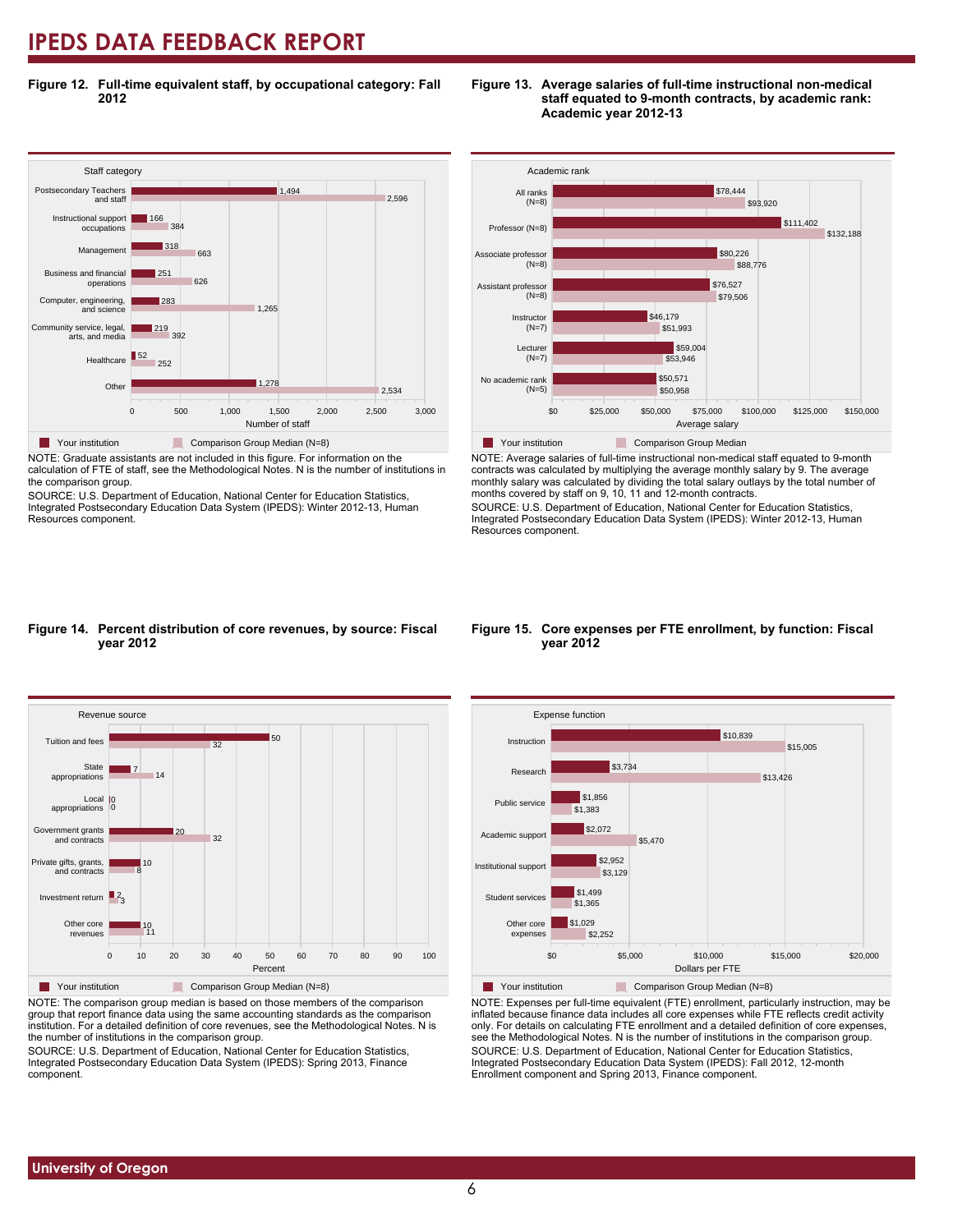# **METHODOLOGICAL NOTES**

#### **Overview**

This report is based on data supplied by institutions to IPEDS during the 2012-13 data collection year. Response rates exceeded 99 percent for most surveys. Detailed response tables are included in IPEDS First Look reports, which can be found at [http://nces.ed.gov/pubsearch/getpubcats.asp?sid=010.](http://nces.ed.gov/pubsearch/getpubcats.asp?sid=010)

#### **Use of Median Values for Comparison Group**

The value for the comparison institution is compared to the median value for the comparison group for each statistic included in the figure. If more than one statistic is presented in a figure, the median values are determined separately for each indicator or statistic. Medians are not reported for comparison groups with fewer than three values. Where percentage distributions are presented, median values may not add to 100 percent. The IPEDS Data Center provides access to all of the data used to create the figures included in this report.

#### **Missing Statistics**

If a statistic is not reported for your institution, the omission indicates that the statistic is not relevant to your institution and the data were not collected. Not all notes listed below may be applicable to your report.

#### **Use of Imputed Data**

All IPEDS data are subject to imputation for total (institutional) and partial (item) nonresponse. If necessary, imputed values were used to prepare your report.

#### **Data Confidentiality**

IPEDS data are not collected under a pledge of confidentiality.

#### **Disaggregation of Data by Race/Ethnicity**

When applicable, some statistics are disaggregated by race/ethnicity. Data disaggregated by race/ethnicity have been reported using the 1997 Office of Management and Budget categories. Detailed information about the race/ethnicity categories can be found at <http://nces.ed.gov/ipeds/reic/resource.asp>.

#### **Cohort Determination for Reporting Student Financial Aid and Graduation Rates**

Student cohorts for reporting Student Financial Aid and Graduation Rates data are based on the reporting type of the institution. For institutions that report based on an academic year (those operating on standard academic terms), student counts and cohorts are based on fall term data. Student counts and cohorts for program reporters (those that do not operate on standard academic terms) are based on unduplicated counts of students enrolled during a full 12-month period.

#### **Description of Statistics Used in the Figures**

#### *Average Institutional Net Price*

Average net price is calculated for full-time, first-time degree/certificateseeking undergraduates who were awarded grant or scholarship aid from the federal government, state/local government, or the institution anytime during the full aid year. For public institutions, this includes only students who paid the in-state or in-district tuition rate. Other sources of grant aid are excluded. Average net price is generated by subtracting the average amount of federal, state/local government, and institutional grant and scholarship aid from the total cost of attendance. Total cost of attendance is the sum of published tuition and required fees, books and supplies, and the average room and board and other expenses.

For the purpose of the IPEDS reporting, aid received refers to financial aid that was awarded to, and accepted by, a student. This amount may differ from the aid amount that is disbursed to a student.

#### *Core Revenues*

Core revenues for public institutions reporting under GASB standards include tuition and fees; state and local appropriations; government grants and contracts; private gifts, grants, and contracts; sales and services of educational activities; investment income; other operating and nonoperating sources; and other revenues and additions (federal and capital appropriations and grants and additions to permanent endowments). Core revenues for private, not-for-profit institutions (and a small number of public institutions) reporting under FASB standards include tuition and fees; government appropriations (federal, state, and local); government grants and contracts; private gifts, grants, and contracts (including contributions from affiliated entities); investment return; sales and services of educational activities; and other sources. Core revenues for private, forprofit institutions reporting under FASB standards include tuition and fees; government appropriations, grants, and contracts (federal, state, and local); private grants and contracts; investment income; sales and services of educational activities; and other sources. At degree-granting institutions, core revenues exclude revenues from auxiliary enterprises (e.g., bookstores, dormitories), hospitals, and independent operations. Nondegree-granting instituions do no report revenue from auxiliary enterprises in a separate category. These amounts may be included in the core revenues from other sources.

#### *Core Expenses*

Core expenses include expenses for instruction, research, public service, academic support, institutional support, student services, scholarships and fellowships (net of discounts and allowances), and other expenses. Expenses for operation and maintenance of plant, depreciation, and interest are allocated to each of the other functions. Core expenses at degree-granting institutions exclude expenses for auxiliary enterprises (e.g., bookstores, dormitories), hospitals, and independent operations. Nondegree-granting institutions do not report expenses for auxiliary enterprises in a separate category. These amounts may be included in the core expenses as other expenses.